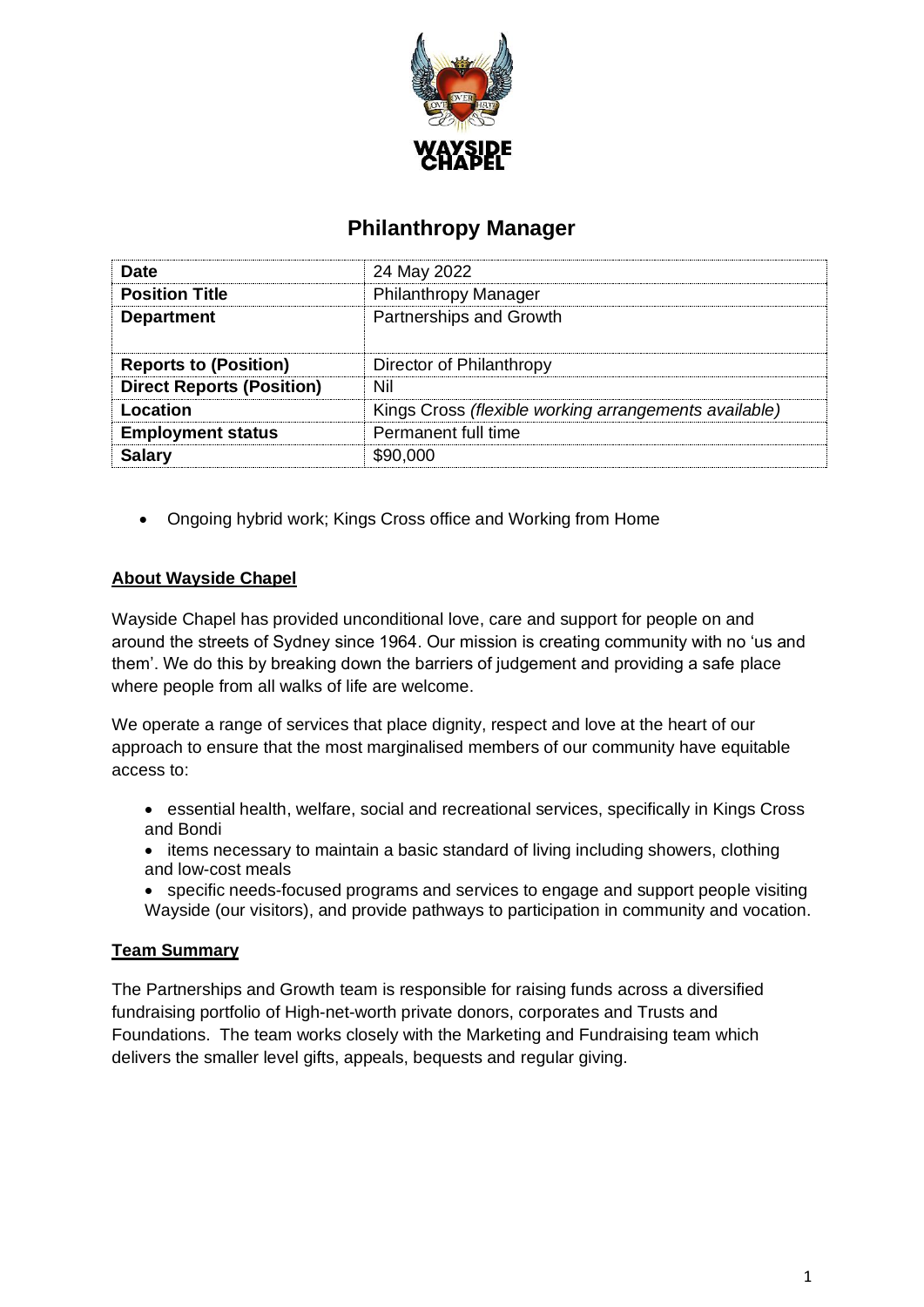

# **Position Summary**

# **Purpose of Position**

The newly created role of Philanthropy Manager will be responsible for the direction, growth and management of the Major Donor portfolio. The Philanthropy Manager will manage and grow a group of 70 and more major donor level donors with a giving capacity of \$10k - \$50k annually, to achieve revenue targets and create long-lasting relationships.

With a passion for delighting donors, you will initiate, develop and cultivate relationships by taking supporters on a journey of discovery and engagement with Wayside's mission of creating community of no "us and them". You'll play a pivotal role in creating meaningful connections and a sustainable revenue stream as we embark on our 10-year strategic plan.

# **Key Accountabilities & Responsibilities**

The Philanthropy Manager will be responsible for undertaking the following duties:

# *Relationship Management*

- Manage the major donor portfolio, including leading the development and implementation of a major donor strategy to achieve annual revenue targets
- Develop, manage and execute a donor pipeline and rolling stewardship plan, including the delivery of events, communications and other interactions
- Develop and manage personal relationships with major donors to foster ongoing support of Wayside Chapel
- Ask donors for gifts through face-to-face, telephone and written channels at the appropriate time
- Deliver appropriate and timely follow-up of donors following the receipt of financial or in-kind contributions, including acknowledgment and recognition
- Utilise data-driven insights, engagement planning and supporter surveys to determine priorities and to ensure approaches are stakeholder centric
- Collaborate with the Individual Giving Manager on the annual appeals program and fundraising campaigns to personalise communication and collateral to major donors
- Work closely with the Relationship Manger (mid donors), prospect researcher service, Director of Philanthropy and Planned Giving and to assist in the cultivation and referral of potential major donors and bequest prospects
- Effectively collaborate with others in the Revenue & Growth team to promote knowledge sharing, learning and development
- Work with Programs staff and other team members to write compelling cases of support and develop presentations for donors including required follow up reporting.

# *Reporting and Administration*

- Contribute to budget setting, forecasting, and review and provide regular reporting for internal stakeholders as required
- Manage portfolio evaluation, budget and regular reporting against program objectives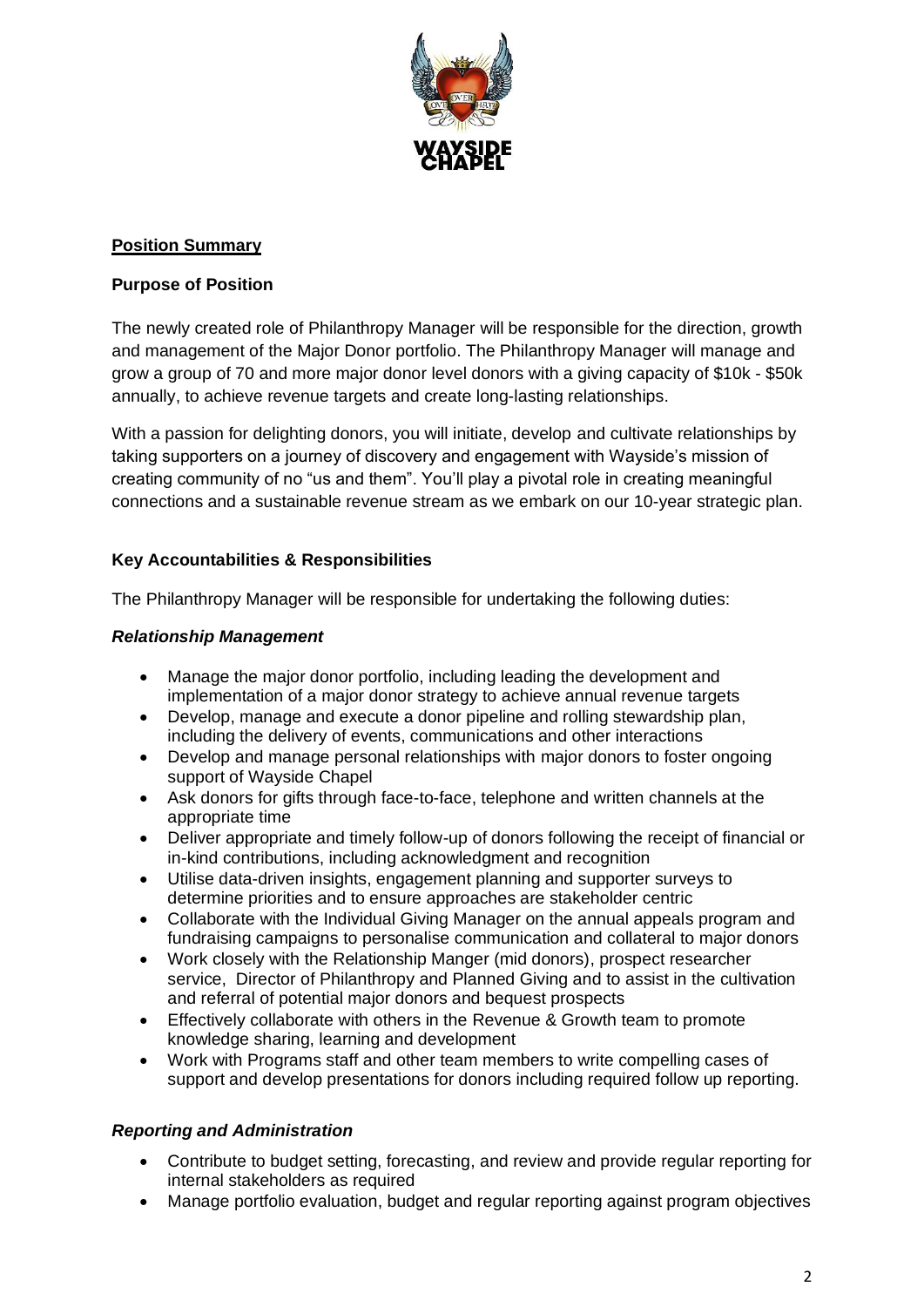

- Maintain up-to-date information of relationships in the CRM system (Salesforce) and related databases, including all emails, phone calls, meetings, event attendance and other engagement
- Provide the Board of Directors and Executive Management Team with relevant information about donors and partners with whom they maintain relationships, keeping them up to date on donor activities
- Perform other administrative duties as required.

## *Other*

- Managing relationships and contracts with relevant external stakeholders such as consultants and partner agencies
- Be an active member of the Revenue and Relationships team
- Adhere to the Policies and Procedures of Wayside Chapel and ensure adherence by staff and volunteers
- Attend staff meetings and training as required.

## **Workplace Health & Safety**

• Accountable for complying with legislation and all Wayside WHS policies/procedures and instructions, reporting any hazards or safety issues to your manager and performing all tasks in a manner which guards against risk to self and others within the workplace.

# **Key Stakeholders**

## **Internal**

- Director of Philanthropy
- Development Coordinator
- Partnerships Manager
- Marketing and Fundraising Team
- Systems Analyst
- Support Teams Finance, Systems, IT, Operations, People & Culture
- Volunteers

## **External**

- Wayside Supporters
- Wayside Visitors
- Consultants and agencies